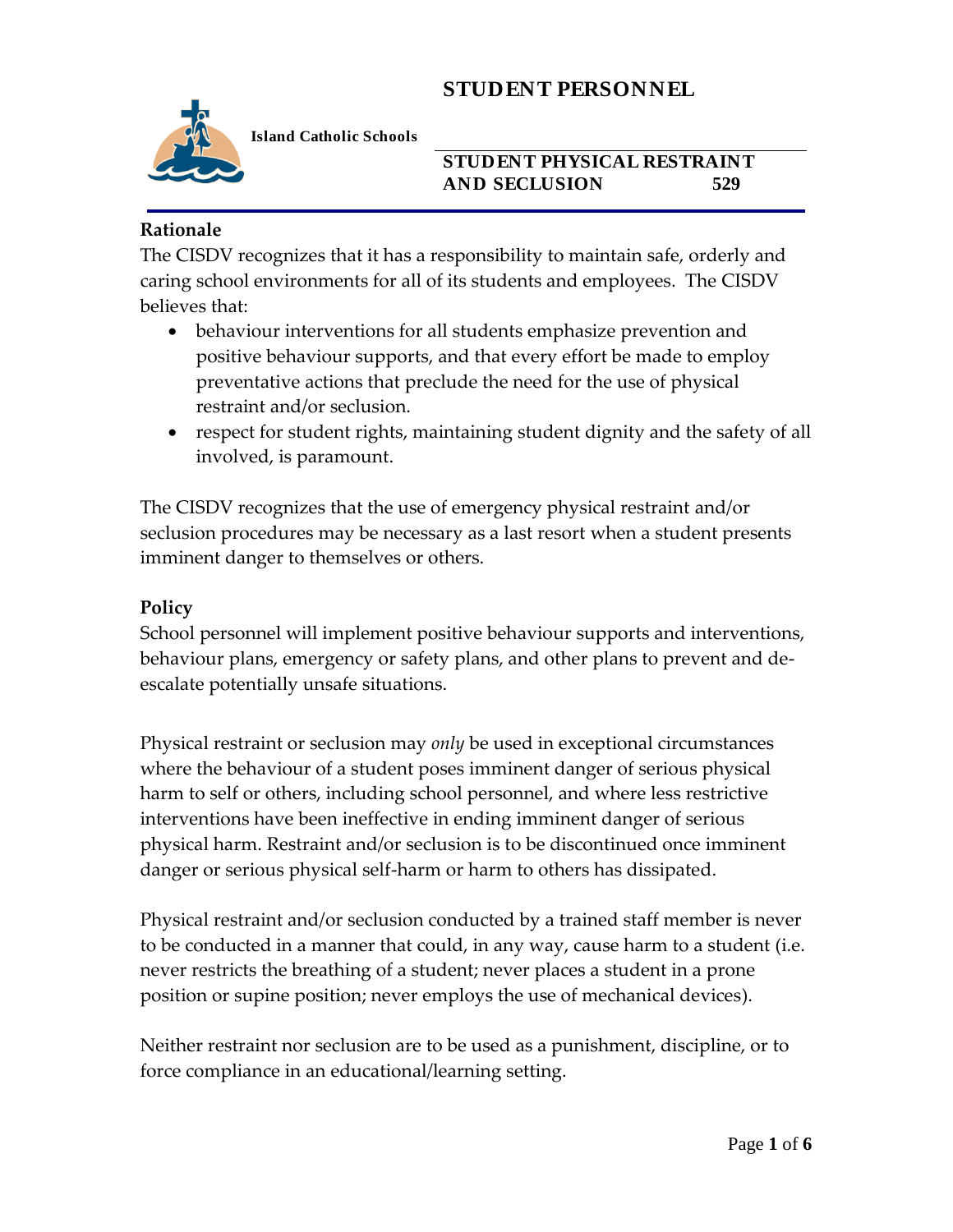

**Island Catholic Schools** 

## **STUDENT PHYSICAL RESTRAINT AND SECLUSION 529**

### **Definitions**

**Behaviour** – "The actions by which an individual adjusts to his or her environment. It is commonly understood that behaviour is communication. It is the impact of the behaviour that dictates whether a behaviour is negative or positive."

Adapted from Gerrig, Richard J. & Philip G. Zimbardo. *Psychology And Life, 16/e*. Published by Allyn and Bacon, Boston, MA. Copyright (c) 2002 by Pearson Education. Information found on American

**Physical Restraint** – is a method of restricting another person's freedom of movement or mobility, in order to secure and maintain the safety of the person or the safety of others.

The provision of a 'physical escort', (i.e. temporary touching or holding of a student's hand, wrist, arm, shoulder or back for the purpose of accompanying and inducing a student who is acting out to walk to a safe location), does not constitute physical restraint.

The provision of physical guidance, or prompting of a student when teaching a skill, redirecting attention, or providing comfort also does not constitute physical restraint.

**Seclusion** *–* is the involuntary confinement of a person, alone in a room, enclosure, or space which the person is physically prevented from leaving.

Behaviour strategies, such as 'time-out', used for social reinforcement as part of a behaviour plan, are not considered 'seclusion'.

The term seclusion does not apply where a student has personally requested to be in a different/secluded location/space.

**Time-out** – is the removal of a child from an apparently reinforcing setting to a presumably non-reinforcing setting for a specified and limited period of time. Time-out involves removing a student from sources of positive reinforcement as a consequence of a specific undesired behaviour.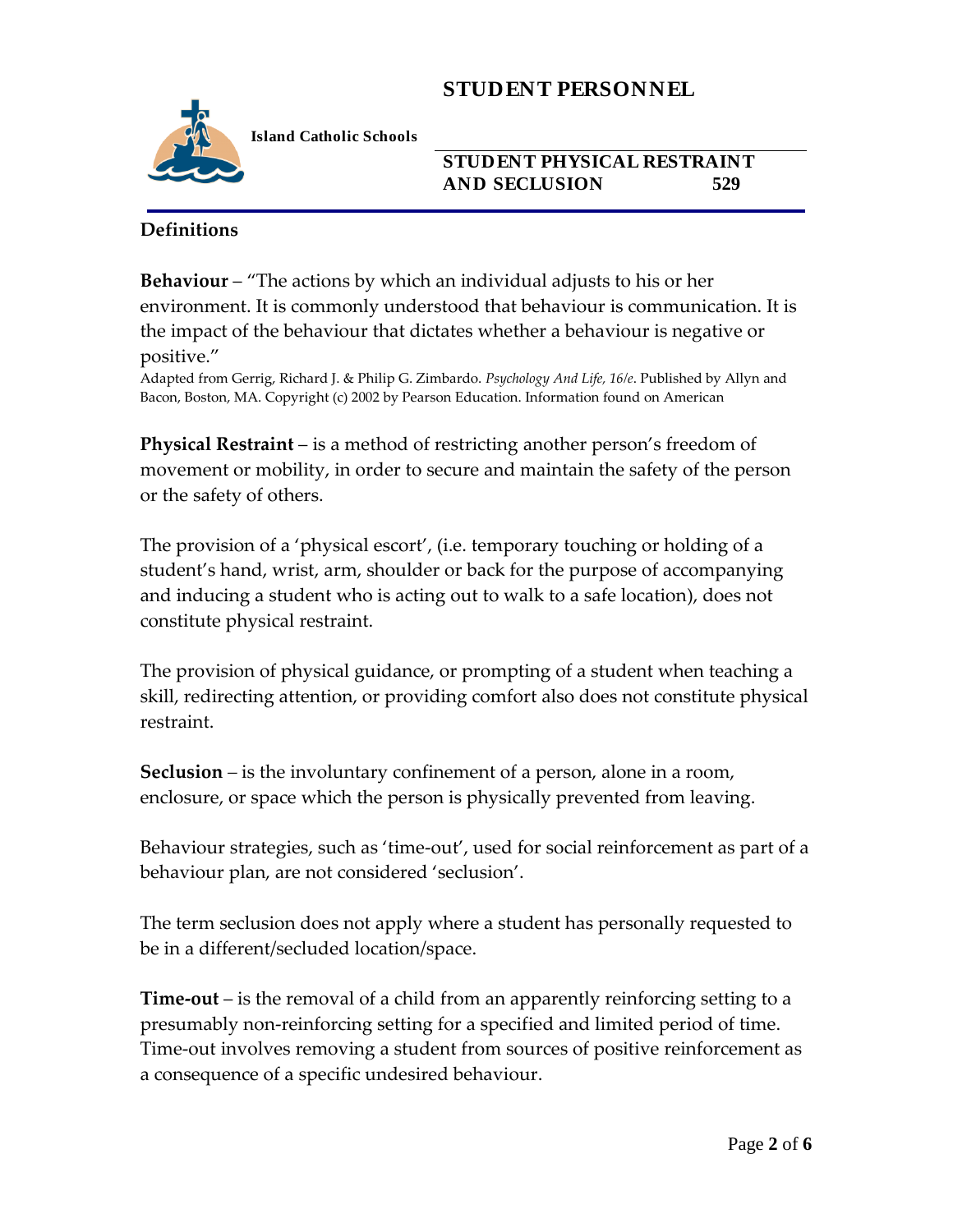

### **STUDENT PHYSICAL RESTRAINT AND SECLUSION 529**

Time-out is only one option along a continuum of behaviour interventions supporting behaviour change. Time-out can be implemented on several different levels, ranging from quiet time in the regular classroom to a time-out room in the school.

Typically, time-out is used in tandem with positive interventions that can maximize student learning and assist in the acquisition of replacement behaviours.

## **Regulation**

- 1. Prevention
	- a) Every effort should be made to structure learning environments, and to provide learning supports that make physical restraint and seclusion unnecessary.
	- b) Schools are encouraged to implement a school-wide Positive Behavior Support (PBS) Program.

## 2. Identification and Intervention

- a) Educational assessments, including functional behaviour assessments, should be provided for all students whose pattern of behaviour impedes their learning or the learning of others – to inform the development of behaviour intervention plans. These plans incorporate positive behaviour interventions, and include instruction in appropriate behaviour and strategies that will help students learn to de-escalate their behaviour.
- b) Behaviour interventions/supports are to address the underlying cause of purpose of potentially harmful behaviour.
- c) In cases where a student's behaviour could potentially cause harm to self or others, the student's educational planning is expected to include the development of:
	- an Individual Education Plan (IEP) outlining the student's learning outcomes, required learning support services, and instructional and assessment methods.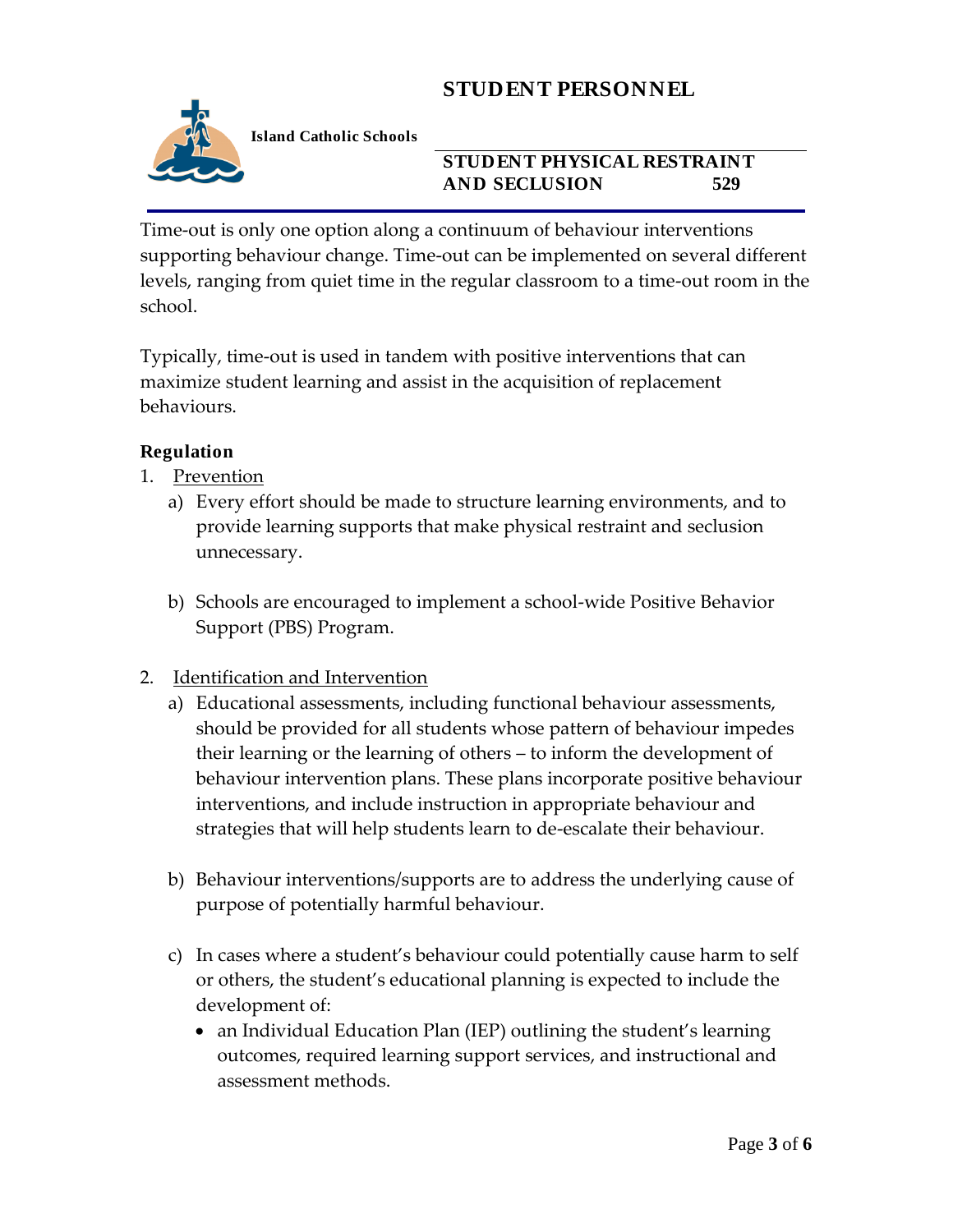

**Island Catholic Schools** 

### **STUDENT PHYSICAL RESTRAINT AND SECLUSION 529**

- a formal positive behaviour support plan describing positive behaviour interventions/supports and conflict de-escalation procedures that are in place.
- an emergency or safety plan detailing emergency and safety procedures regarding the use of physical restraint and seclusion, and confirming the formal training of school personnel.
- d) It is critical that:
	- any space used for the purpose of seclusion will not jeopardize the secluded student's health and safety .
	- any student placed in seclusion is *continuously visually observed by an adult who is physically present throughout the period of seclusion* and that all health and safety policies or regulations including *WorkSafe BC Regulations* be followed.
	- school personnel able to communicate with the student in the student's primary language or mode of communication are present at all times.

## 3. Staff Training

- a) It is expected that schools will include among their staff members, individuals who are trained in positive behaviour intervention supports, conflict de-escalation, and crisis de-escalation and non-violent crisis intervention techniques to enable them to defuse conflict and crisis situations.
- b) It is expected that all school personnel be provided opportunity to participate in training in positive behaviour interventions and supports and de-escalation techniques, and that all specialized staff be provided the opportunity to participate in training regarding the use of physical restraint and seclusion.
- c) School personnel who work *directly* with a student in situations where there is a potential for imminent danger of serious physical harm to the student or others, and where they may be required to respond to an individual whose behaviour is presenting a danger to self or others, are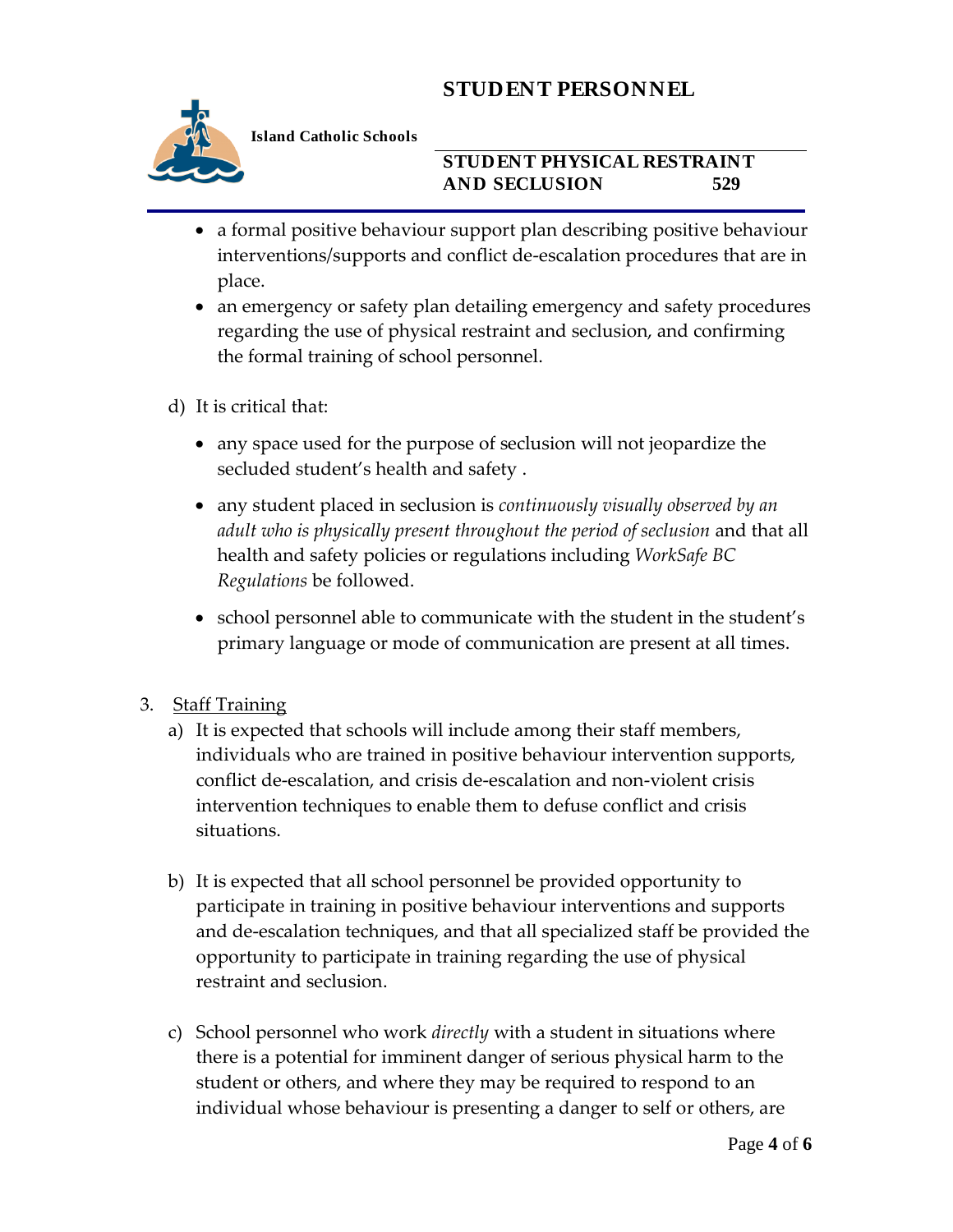

#### **STUDENT PHYSICAL RESTRAINT AND SECLUSION 529**

expected to have been trained in crisis intervention and the safe use of physical restraint and seclusion.

- 4. Additional Supports
	- a) School Based Teams are encouraged to engage the assistance of additional program and resource supports that may be available in their community.
	- b) It is expected that parents (and where appropriate students) are offered opportunities to be consulted in the development of positive behaviour supports and interventions, behaviour plans, emergency or safety plans.
- 5. Incidents
	- a) Documentation is required of every instance where physical restraint and/or seclusion of a student occurs.
	- b) Follow-up after each incident involving the use of physical restraint or seclusion is to include:
		- notification to the school principal as soon as possible after an incident; always prior to the end of the school day on which the incident has occurred.
		- notification, by the school principal or designate, to the student's parent(s)/guardian(s) as soon as possible; always prior to the end of the school day on which the incident has occurred.
		- notification to the Superintendent or Director of Learning Support Services as soon as possible after an incident; always prior to the end of the school day on which the incident has occurred.
		- a debriefing with involved school personnel; parents or guardians of the student; and where possible, with the student – to examine what happened/what caused the incident, and what could be changed (i.e. prevention and response).
	- c) The School Based Team will review and revise prevention/intervention strategies in situations where: repeated use of physical restraint and seclusion for an individual student occurs; multiple uses of physical